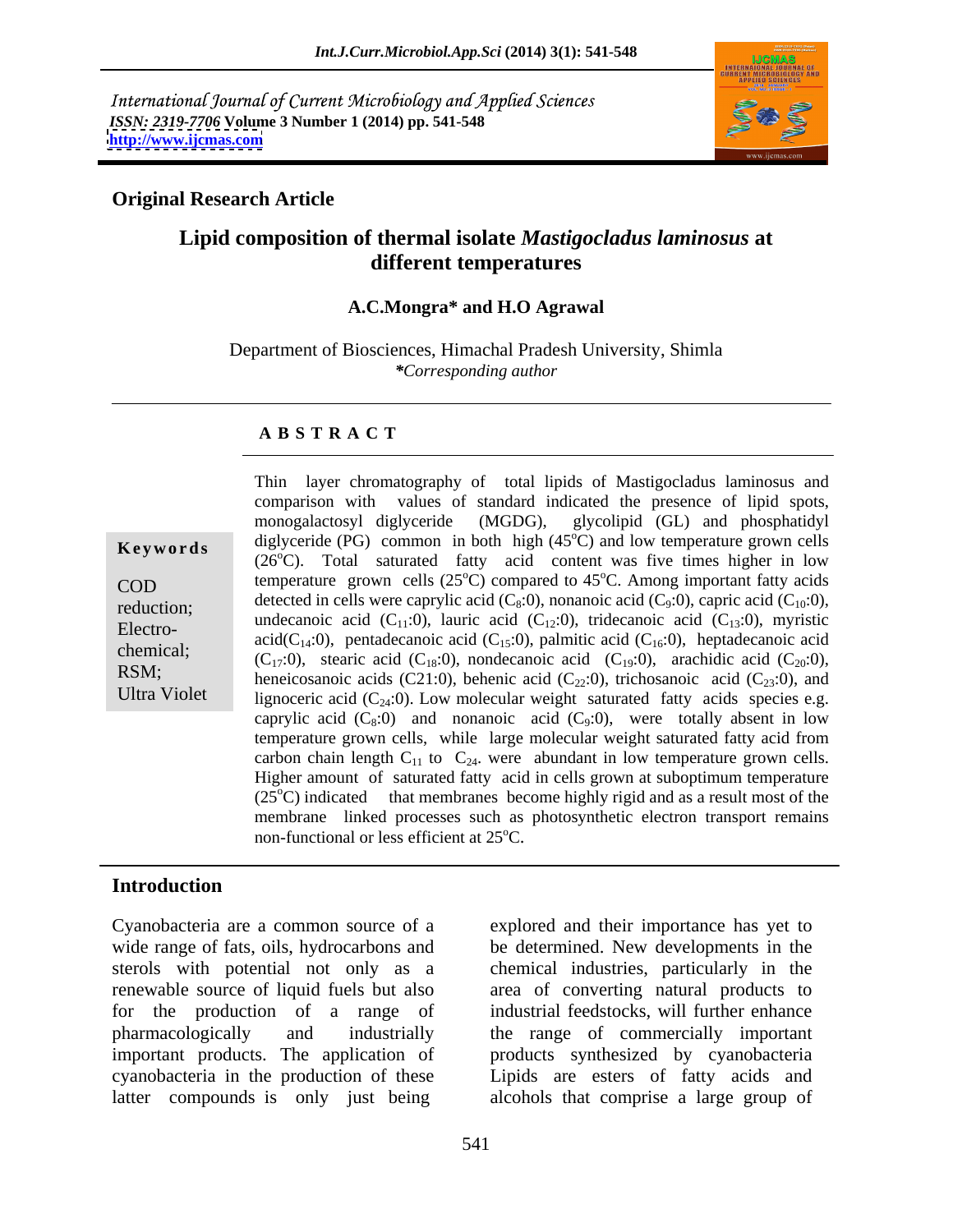structurally distinct organic compounds Walsby and Nichols (1969), with a slight including fats, waxes, phospholipids, glycolipids etc. Cyanobacteria may contain significant quantities of lipids (fats Extraction and oil) with compositions similar to those of vegetable oils. The lipids of some cyanobacterial species are also rich in essential fatty acids such as the C18 linoleic and y-linolenic acids and their extract was separated after centrifugation. C20 derivatives, eicosapentaenoic acids The process was repeated until blue and arachidonic acid). These fatty acids are essential components of the diet of were pooled and concentrated by humans and animals and are becoming important feed additives in aquaculture (Borowitzka 1988). The lipids of **Thin layer Chromatography** cyanobacteria are generally esters of glycerol and fatty acids They may be Thin layer chromatography was carried either saturated or unsaturated. Some of out on the glass plates of size 20cm X the filamentous cyanobacteria tend to have 20cm size. Kieselgel Gnach Stahl silica large quantities (25 to 60 % of the total) of gel of 5-25u grain size containing 13% polyunsaturated fatty acids (Parker *et al*. was mixed with distilled water in the ratio 1967, Holton and Blecker 1972, Kenyon *et* of 1.2(w/v) and layered on glass plates *al*. 1972). A few cyanobacterial strains, having 0.25cm thickness. Plates were which show facultative anoxygenic  $CO<sub>2</sub>$  activated at 120<sup>o</sup>C for 2 h After the photoassimilation with sulphite as electron application of extracts, the plates were donor, lack polyunsaturated fatty acids in developed in the chromatographic tank their lipids (Oren *et al*. 1985).In the saturated with the solvent. The solvent present investigation quantitative changes system used was chloroform : methanol : in the fatty acid content at different glacial acetic acid : water, 85 : 15 : 10 : 3 growth temperature were investigated (v/v). After development, the plates were along with thin layer chromatography of lipids toward the functioning of Visualization lipids photosynthesis process and growth of cyanobacterium which are ultimately **Iodine method (Randerath, 1964)** responsible to get the industrial product of lipids of thermophilic cyanobacteria. Plates were exposed to iodine vapours in

### **Extraction and separation of lipids**

*Mastigocladus laminosus* was isolated from hot water spring Tattapani (HP). The<br>methods of extraction and separtion of The plates were wetted with 25% methods of extraction and sepration of lipids by thin layer chromatography used were of Nichols and Wood (1968) and

modification.

## **Extraction**

Algal material was washed by centrifugation and extracted with chloroform: methanol, 2:3(v/v), clear coloured residue remained. The extracts pooled and concentrated evaporating at  $37^{\circ}$ C.

gel of 5-25u grain size containing 13% was mixed with distilled water in the ratio of  $1.2(w/v)$  and layered on glass plates oC for 2 h After the removed and dried at room temperature. Visualization lipids

### **Iodine method (Randerath, 1964)**

**Materials and Methods** saturated lipids appeared as brownish an air tight tank. All unsaturated and yellow to yellow spots

### **Sulphuric acid method (Randerath, 1964)**

The plates were wetted with 25% sulphuric acid by dipping the lower end of the plates in the acid and dried at  $150^{\circ}$ C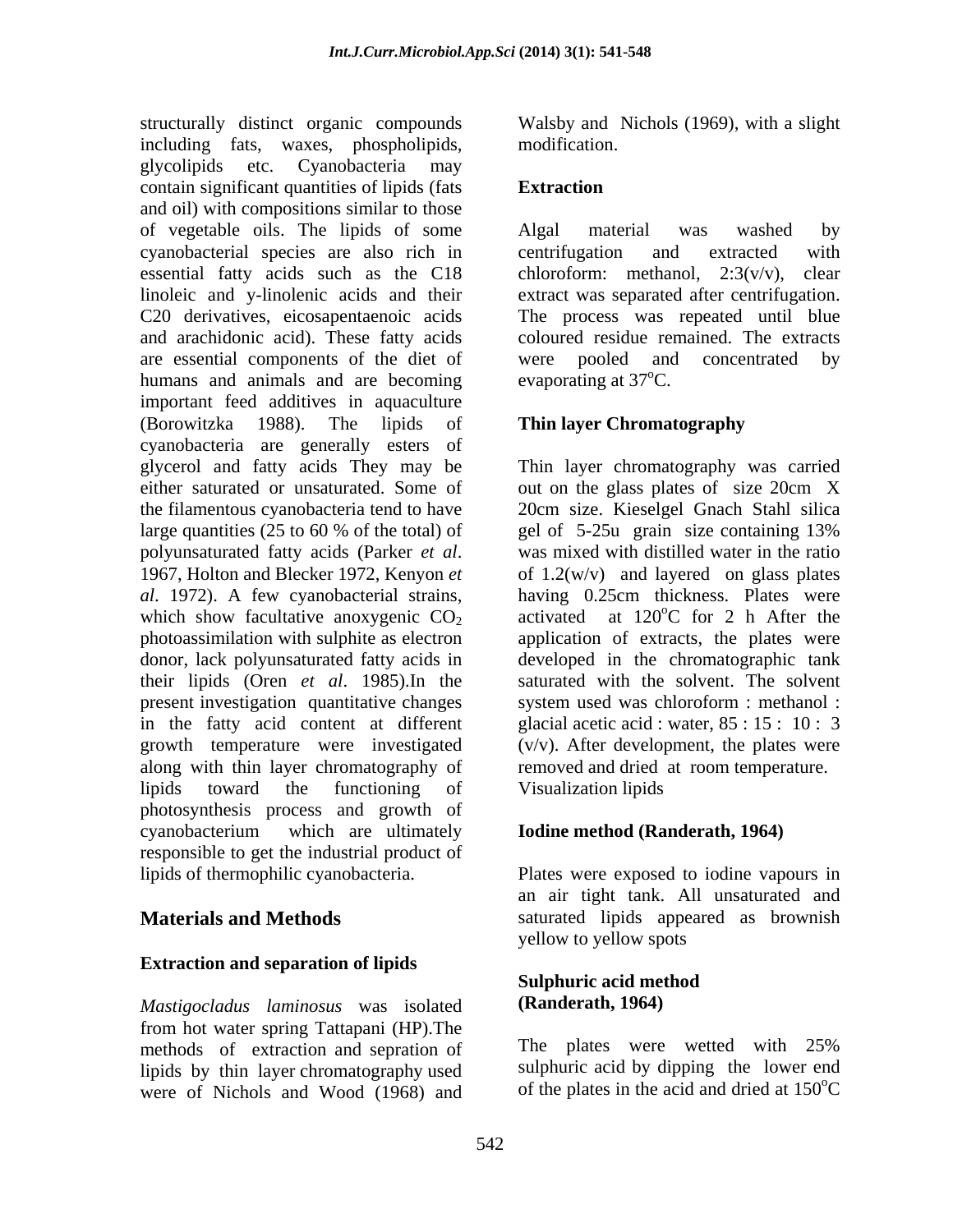black or pink spots depending upon their nature. The and constant and cooled to room temperature and cooled to room temperature and

## **Identification and quantification of fatty acids** Column DEGS

Identification and quantification of fatty Injection port temp. 200<sup>o</sup>C acid was done by gas chromatography Detector temp.  $230^{\circ}$ C (Miller and Berger, 1985). One gram of Carrier gas Nitrogen fresh weight of algal sample grown at various temperatures  $(25,35 \text{ and } 45^{\circ}\text{C})$  Detector FID were extracted with sufficient volume of Integrator setting Zero chloroform, methanol (2:1 v/v) reagent. Chart speed The extracts were filtered through Peak width 0.04 Whatman No.1 filter paper and extraction Thrush 4 was repeated to ensure maximum removal Chart speed 0.5 time of lipids from the cells of the organism. To the filtrates, equal volume of distilled  $P(0.64)$  time 5 water was added and vortexed thoroughly to remove water soluble impurities. The Methyl esters of standard fatty acid (C8:0 aqueous layer was removed by Pasteur C24:20) were run. The fatty acid at three pipette and moisture present in the liquid temperatures  $(25,35 \text{ and } 45^{\circ}\text{C})$  was found was removed by addition of sodium out from the retention time (RT) and sulphate crystals in each sample. Each of quantified them by using peak area and the filtrate was transferred to pre-weighed bottle and dried by flushing nitrogen gas. The final weights were subtracted from **Results and Discussion** the initial weights of the bottles to get weight of each lipid sample of particular Lipid temperature. 1ml of saponification regent diverse cyanobacteria have been studied (45g of NaOH in 300ml of ethanol water by several workers (Wahal *et al*., 1973; mixture, 1:1 v/v was added to 100ml Yadav, 1975; Rao and Talpsayai, each of lipid sample and tightly closed the 1982). Since cyanobacteria differ in their tubes with teflon lined screw cap. The morphology and growth characteristics contents were vortexed and boiled for at different growth temperature, relative 30min. 2ml of methylation regent (325ml changes in the lipid spectrum are also

for 10min. Lipids appeared as charred and mixed thoroughly. The tubes were **Determination of Rf valves** (200ml of hexane in 200ml of anhydrous The plates were always run upto a known aqueous lower phase in each tubes was distance. The distance of each band discarded and added 3ml of base wash migrated was measured and the Rf value (10.8g of NaOH in 900ml distilled water). was calculating in relation to the solvent 2/3 of the organic extract of each of the front. tubes was transferred to a GC vial and run boiled for 20min in a water bath at 80<sup>o</sup>C <sup>o</sup>C and cooled to room temperature and added 1.25ml of extraction solvent dimethyl ether) in each of tubes. The the GC in the following conditions:

<sup>o</sup>C) Detector FID Column DEGS Column temp.  $180^{\circ}$ C Injection port temp.  $200^{\circ}$ C Detector temp. 230°C Carrier gas Nitrogen Sample Volume 1.2ml Detector FID **Detector** FID Integrator setting Zero Chart speed Peak width 0.04 Thrush 4 Chart speed 0.5 time Peak width **Exercise 2018** P 0.64 time 5

<sup>o</sup>C) was found out from the retention time (RT) and expressed as mg/g dry weight of sample.

# **Results and Discussion**

of 6N HCl in 275ml CH<sub>3</sub>OH ) was added expected. Results, from thin layer and fatty acid composition in Yadav, 1975; Rao and Talpsayai, expected. Results, from thin layer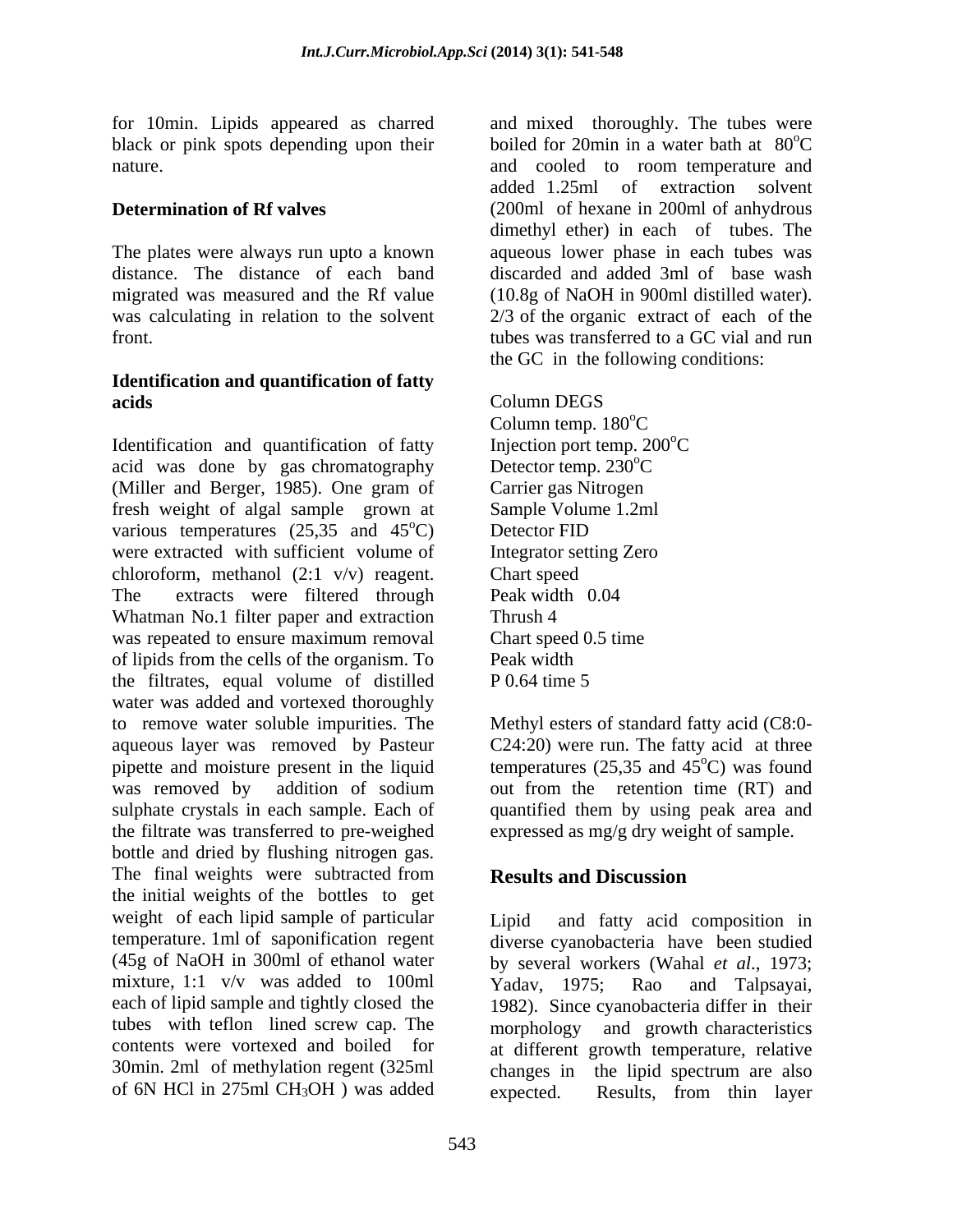present study and comparison with values from Table.1 at different growth of standards, indicated the presence of temperatures have been depicted in the lipid spot, monogalactosyl diglyceride form of a histogram in Fig 2. A (MGDG) glycolipid (GL) and significantly higher saturated fatty acid phosphatidyl glycerol (PG) common in content was in cells grown at 25<sup>o</sup>C as both highand low temperature grown compared to 45<sup>o</sup>C. It is inter-esting to cells, when TLC plates were developed note that these variations in fatty acid with  $H_2SO_4$  acid treatment as shown in profiles at different growth Fig. 1. One unidentified lipid spot was observed in low temperature adapted cells when TLC plate was developed with iodine vapours. This additional spot The composition of fatty acids depends cells Fig 1. Nicholas (1973) reported the SQDG. Except for some minor differences in the lipid spots found in LTG and HTG acids at high temperature  $45^{\circ}$ C Changes in both fatty acid species and nonanoic acid were totally absent in low This low content of unsaturated fatty temperature grown cells, while large molecular weight saturated fatty acid and lignoceric acid  $(C_{24}:0)$  were totally heptadecanoic acid (C17:0) and stearic world. The significance of higher

chromatography of total lipids in the amount of saturated fatty acids calculated from Table.1 at different growth form of a histogram in Fig 2. A  ${}^{\circ}C$  as  ${}^{\circ}$ C. It is inter-esting to profiles at different growth temperatures was a result of shifting of the culture originally grown at  $45^{\circ}$ C.

was absent in high temperature grown on the growth temperature.A change in presence of glycolipid in cyanobacteria growth temperature has been reported in which includes MGDG, DGDG and *Anabaena variabilis* (Sato and Murata, cells, no quantitative changes were compared to  $25^{\circ}$ C does not reflect a observed. However amount of individual conversion of saturated fatty acids to lipid species has not been quantified. unsaturated ones as the later were not their quantity were observed when the unsaturated fatty acids in *S. lividus* grown cyanobacterium was preadapted to at high temperature as compared to low different growth temperature for one temperature grown cells has also been week as shown in Table 8. Low reported. Brock (1967a) reported that in molecular weight saturated fatty acid the thermophilic *M. laminosus,* there is a species e.g. caprylic  $\text{acid}$   $(C_8:0)$  and total lack of polyunsaturated fatty acids. from carbon chain length  $C_{11}$  to  $C_{14}$  were crucial factor for thermal adaptation. abundant in low temperature grown cells Higher saturation of fatty acids provides compared totheir high temperature grown a stability to the membrane at higher counterpart. Heneicosanoic acid (C21:0) temperature (David et.al., 1979). Due to absent at high temperature. Among complete lack of polyunsaturated fatty predominant forms of saturated fatty acids, it is cosmopolitan and wide spread acids, palmitic acid (C16:0,) in almost all hot water springs in the acid (C18:0) were significantly higher saturated fatty acid content at lower in  $25^{\circ}$ C grown cells and the trend of the temperature compared to higher above three species of saturated fatty growth temperature can not be explained. acids progressively decreased with Miller *et al*., (1988) reported that the increase of growth temperature. Total growth of a strain of *Synechococcus*  The composition of fatty acids depends faty acids and lipid after a shift of the 1980). A decrease in the saturated fatty acids at high temperature  $45^{\circ}$ C  $\overline{C}$ <sup>o</sup>C does not reflect a quantified. A reduction in the level of This low content of unsaturated fatty in the membrane of this thermophilic cyanobacterium may be a the unique nature of *M. laminosus* i,e. a world. The significance temperature compared to higher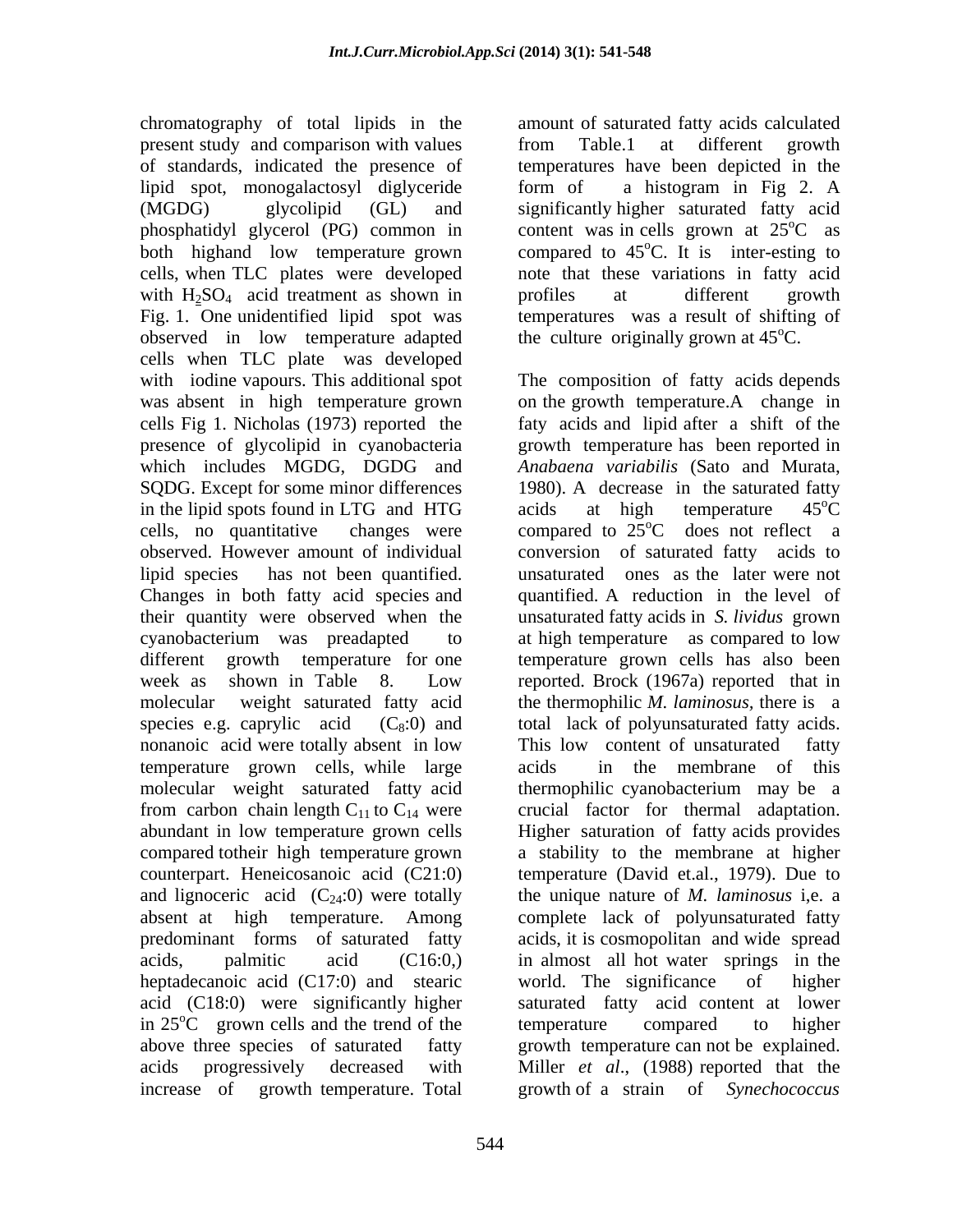| <b>Fatty acid</b> | Amont(mg/g dry weight)<br>growth temperature $(^0C)$<br>(Carbon Number:<br>25<br>35 <sup>5</sup><br>45 |               |               |
|-------------------|--------------------------------------------------------------------------------------------------------|---------------|---------------|
| Doble Bond)       |                                                                                                        |               |               |
| $C_7:0$           | $\sim$                                                                                                 | $\sim$        | $\sim$        |
| $C_8:0$           | $\sim$                                                                                                 | 5.580         | 0.115         |
| $C_9:0$           | $\overline{\phantom{0}}$                                                                               | $\sim$        | 1.335         |
| $C_{10}:0$        | $\sim$ $\sim$                                                                                          | $\sim$ $\sim$ | $\sim$ $\sim$ |
| $C_{11}:0$        | 0.991                                                                                                  | 0.884         | 0.652         |
| $C_{12}:0$        | 0.898                                                                                                  | 0.533         | 0.626         |
| $C_{13}:0$        | 0.652                                                                                                  | 0.393         | 0.628         |
| $C_{14}:0$        | 0.441                                                                                                  | 0.282         | 0.304         |
| $C_{15}:0$        | 0:074                                                                                                  | 0.042         | 0.069         |
| $C_{16}:0$        | 9.438                                                                                                  | 6.879         | 3.309         |
| $C_{17}:0$        | 6.823                                                                                                  | 1.049         | 0.920         |
| $C_{18}:0$        | 14.427                                                                                                 | 4.390         | 2.094         |
| $C_{19}:0$        | 0.000                                                                                                  | 0.000         | 0.108         |
| $C_{21}:0$        | 3.205                                                                                                  | $\sim$        | $\sim$ $-$    |
| $C_{24}:0$        | 0.036                                                                                                  | $\sim$        | $\sim$        |

 **Table.1** Quantitative changes in the fatty acid content at different growth temperature expression of the state of the state of the state of the state of the state of the state of the state of the state of the state of the state of the state of the state of the state of the state of the sta

|  | Not present |
|--|-------------|
|--|-------------|

| Carbon No. Fatty acids |                           | Carbon No.  | Fatty acid         |
|------------------------|---------------------------|-------------|--------------------|
| $C_7:0$                | Heptonic acid $C_{17}$ :0 | $C_{17}:0$  | Heptadecanoic acid |
| $C_8:0$                | Caprylis acid             | $C_{18}:0$  | Stearic acid       |
| $C_9:0$                | Nonanoic acid             | $C_{18}:1$  | Oleic acid         |
| $C_{10}:0$             | Capric acid               | $C_{18}:2$  | Cis Linoleic acid  |
| $C_{11}:0$             | Undecanoic acid           | $C_{18}:3$  | Linolenic acid     |
| $C_{12}:0$             | Lauric acid               | $C_{19}:0$  | Nondecanoic acid   |
| $C_{13}:0$             | Tridecanoic acid          | $C_{20}:0$  | Arachidic acid     |
| $C_{14}:0$             | Myristic acid             | $C_{20}:4$  | Arachidonic acid   |
| $C_{15}:0$             | Pentadecnoic acid         | $C_{21}:0$  | Heneicosanoic      |
|                        |                           |             | acid               |
| $C_{16}:0$             | Palmitic acid             | $C_{22}$ :O | Behenic acid       |
| $C_{16}:1$             | Palmitoleic acid          | $C_{23}:0$  | Trichosanoic acid  |
|                        |                           | $C_{24}:0$  | Lignoceric acid    |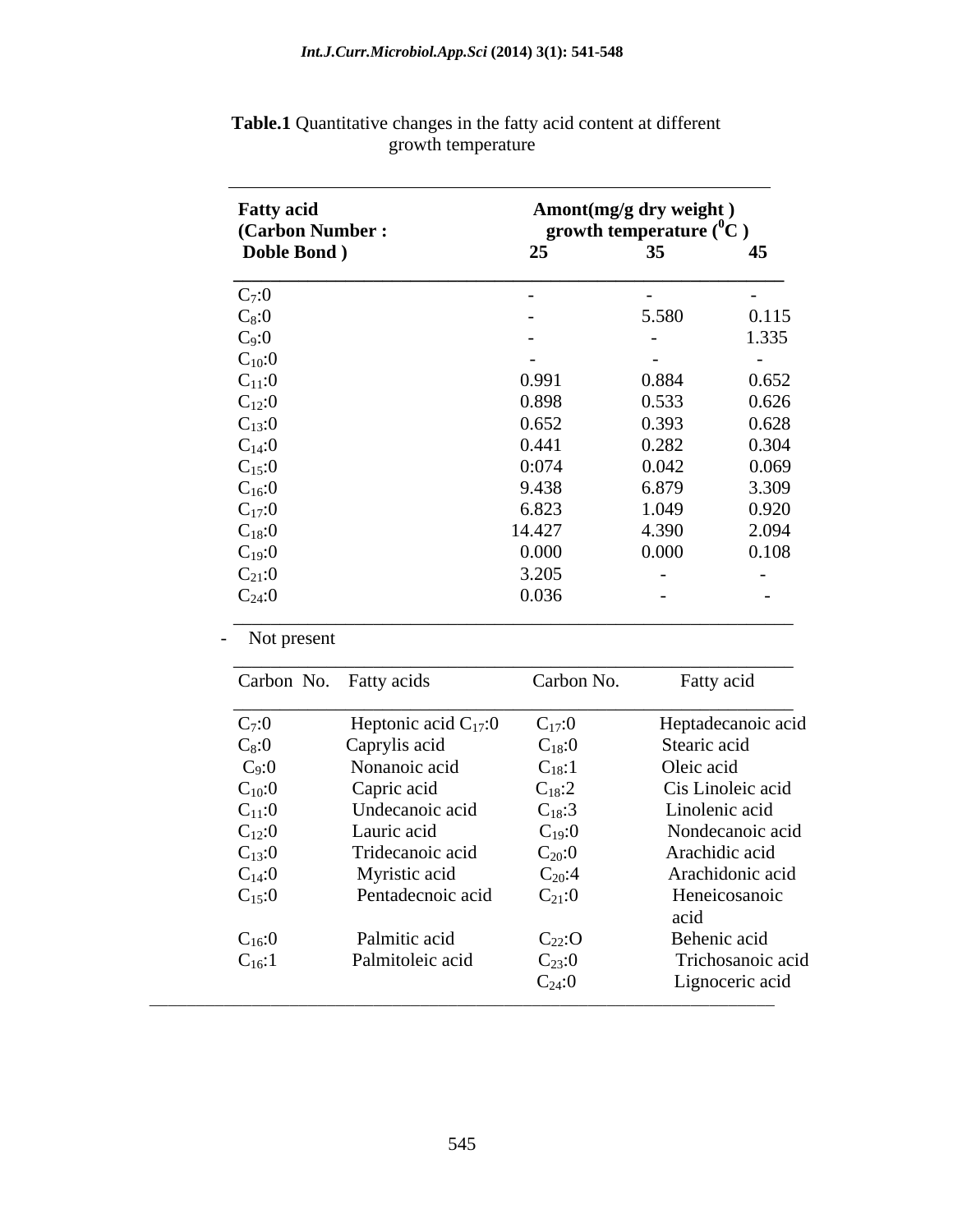**Fig.1** Thin layer chromatogram (Diagrammatical) of lipids of the alga Mastigocladus laminosus showing effect of temperature on lipid components



**Fig.2** Variation in the total saturated fatty acids (fa) contents at different growth temperatures

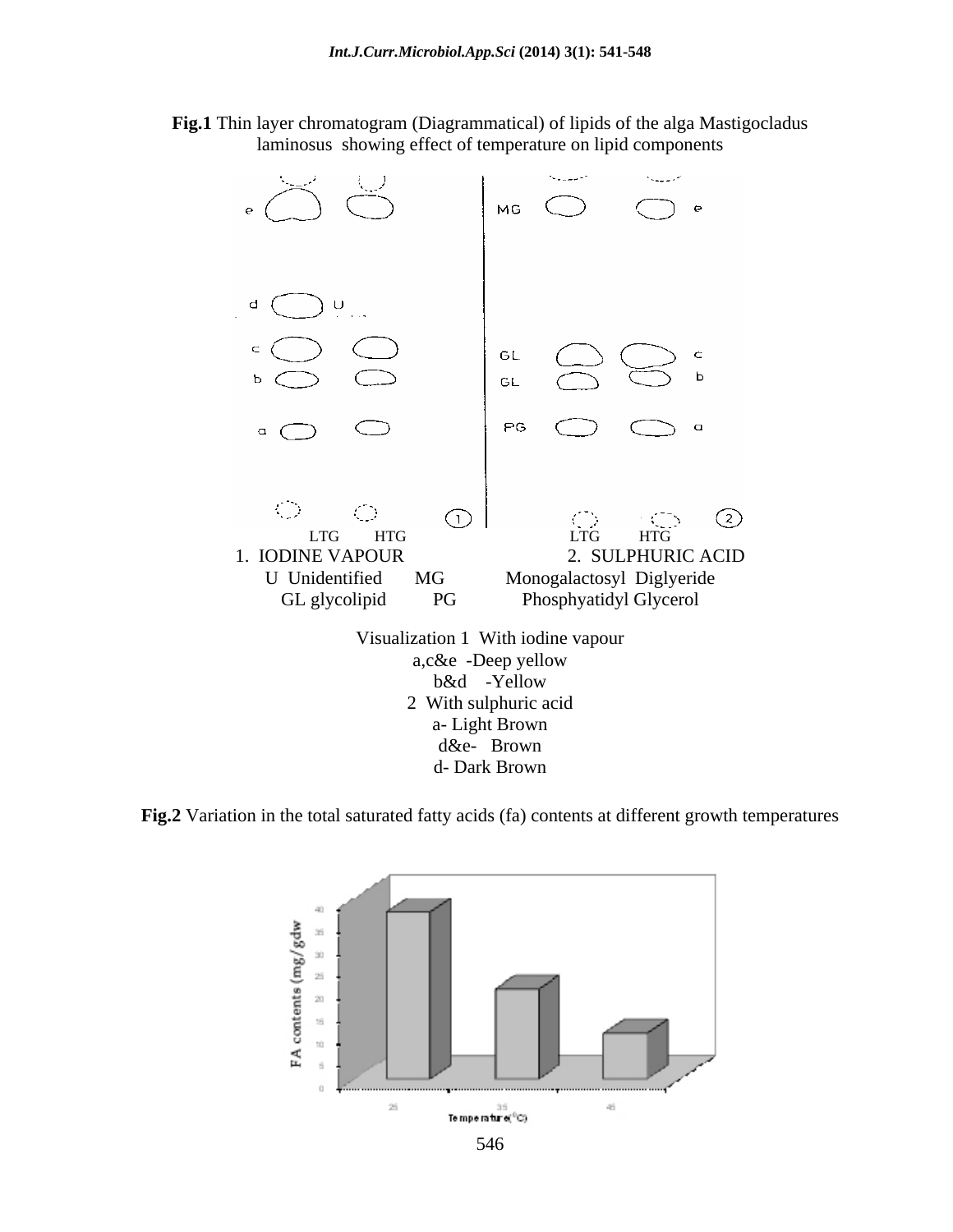species at 38<sup>o</sup>C caused an increase in References  $\rm{^{o}C}$  caused an increase in **References** the proportion of unsaturated fatty acids compared to its growth at  $58^{\circ}$ C. Borowitzka M. A. 1988 Fats, oils and Unsaturated fatty acids have a lower<br>hydrocarbons. In: Micro-Algal melting point compared to their and Biotechnology Eds M A meiting point compared to their<br>saturated analog and an increase in the Borowitzka, Borowitzka, L. J. degree of unsaturation causes greater Borowitzka.Cambridge University fluidity of the membrane. The fatty acid Press, Cambridge, 257-287 compositions of cyanobacterial lipids Brock, T.D. and Brock, M.L.1967a. The show a considerable variation both when comparing different strains of the same<br>productivity, photophosphorylation genus and when comparing different growth conditions for a particular strain (Kenyon, 1972; Olsen and Ingram, David, C.E., Murata, N., Sato, N. 1979. 1975). A thermophilic strain of Fire of growth temperature on the *Synechococcus* species contais no **i** inideed fatty acid composition and unsaturated fatty acid, while another the species contains both mono and light energy redistribution in the species at SNC caused an increasion in References<br>the properties at extreme at extreme temperature. The properties at extreme temperature at the specifical<br>constraints of the same interaction of the same increases in the s

The proportion of mono unsaturated  $\frac{63}{63}$ : 524-530. fatty acids in various thermophilic strains of *Synechcococcus* sp. when grown 1979. Effect of growth temperature around 50°C varies from 25% (ForK et  $al., 1979$  to  $65\%$  (Kenyon, 1972). Thus  $\frac{1}{\pi}$  is the dependence on a general tendency towards less temperature of lightinduced redox unsaturation and also a shorten carbon reactions of cytochrome-f and chain length is evident in thermophilic lightenergy redistribution in the strains. The overall fatty acid composition<br>thermophilic blue-green alga is in general, a rather crude measure of the functionally important aspects of  $\frac{2}{63}$ ,  $\frac{524}{524}$ ,  $\frac{524}{530}$ 

In cyanobacterial cells, lipids are typically<br>
Properties and Products of Algae, found only in the membranes Higher Ed. J. E. Zaick. Plenum, New York, amount of saturated fatty acid in cells  $\frac{25}{115-127}$ . grown at suboptimum temperature  $(25^{\circ}C)$ indicated that membranes become highly rigid and as a result most of the membrane linked processes such as photosynthetic 827-834. electron transport remains non-functional or less efficient at  $25^{\circ}$ C. This type of study is useful to understand the function of

- hydrocarbons. In: Micro-Algal Biotechnology, Eds. M. A. Borowitzka, L. J. Borowitzka.Cambridge University Press, Cambridge, 257-287
- mesurement of chlorophyll, primary productivity, photophosphorylation and macromolecules in benthic algae mats. Limnol. Oceanogr. 12: 600-605.
- diunsaturated fatty acids (Kenyon, 1972). <br>thermophilic blue-green alga Effect of growth temperature on the lipid and fatty acid composition and dependence on temperature of thermophilic blue-green alga Synechococcus lividus Plant Physiol., 63: 524-530.
	- $\rm ^{6}C$  varies from 25% (ForK *et*  $\rm _{on}$  the linid and fatty acid compo-Fork, D.C., Murata, N. and Sato, N. on the lipid and fatty acid compo sition and the dependence on reactions of cytochrome-f and lightenergy redistribution in the thermophilic blue-green alga Synechococcus lividus. Plant physiol., 63: 524-530.
- membrane composition. Holton R. W., Blecker H. H. 1972 Fatty acids in blue-green algae. In: Properties and Products of Algae, Ed. J. E. Zaick. Plenum,New York, 115-127.
	- ${}^{\circ}$ C) Kenyons, C.N. 1972. Fatty acid and compositioin of unicellular strains of blue green algae. J. Bacteriol., 109: 827-834.
		- Kenyon C. N., Rippka R., Stanier R. Y. 1972 Fatty acid composition and physiological properties of some